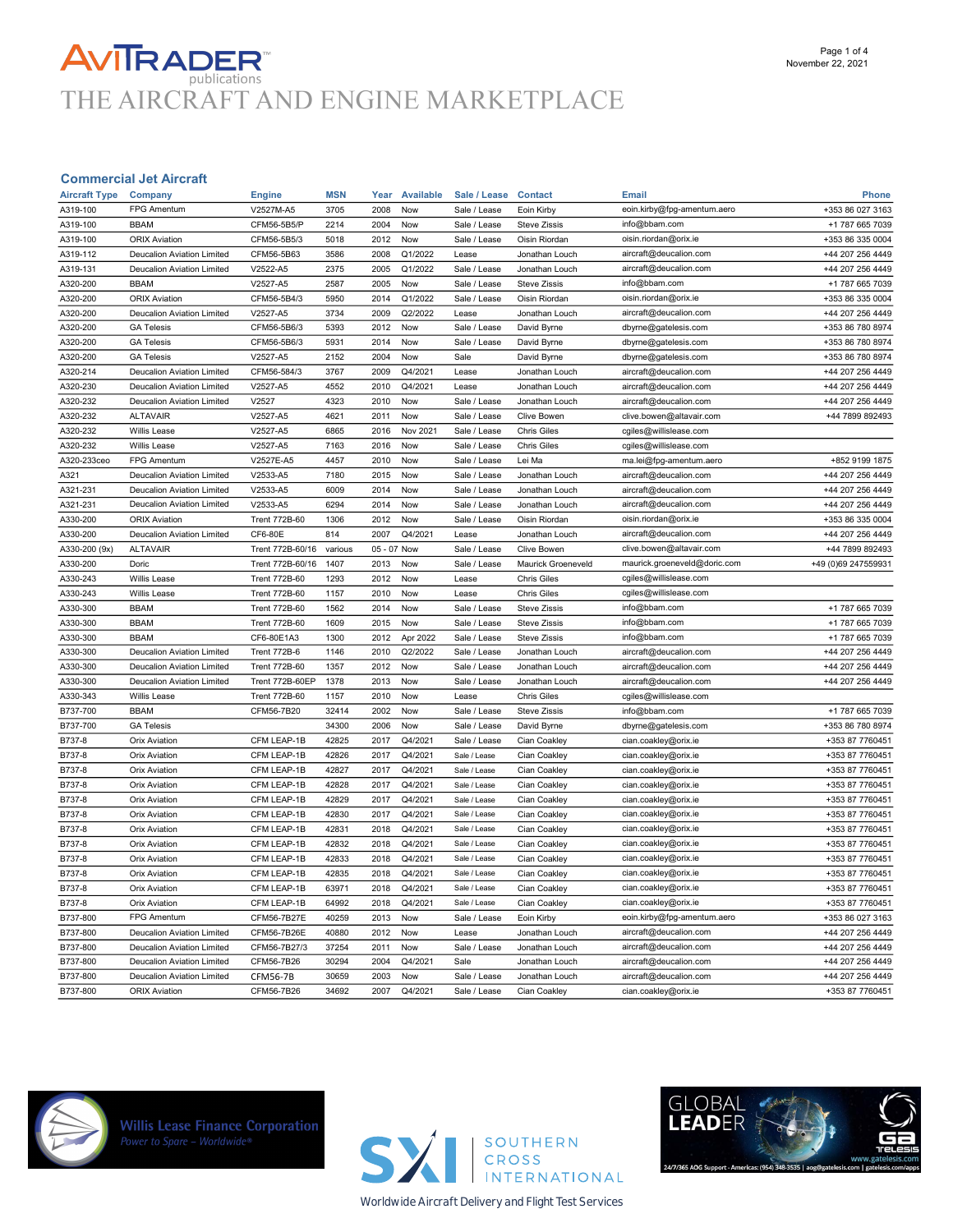### **AVITRADER** publications THE AIRCRAFT AND ENGINE MARKETPLACE

#### Commercial Jet Aircraft (cont.)

| <b>Aircraft Type</b>                     | Company                                   | <b>Engine</b>       | <b>MSN</b> | Year | <b>Available</b> | Sale / Lease | <b>Contact</b>      | Email                       | Phone                   |
|------------------------------------------|-------------------------------------------|---------------------|------------|------|------------------|--------------|---------------------|-----------------------------|-------------------------|
| B737-900                                 | <b>BBAM</b>                               | CFM56-7B26/3        | 34953      | 2007 | Now              | Sale / Lease | <b>Steve Zissis</b> | info@bbam.com               | +1 787 665 7039         |
| B777-200ER                               | <b>GA Telesis</b>                         | <b>Trent 895-17</b> | 34376      | 205  | Q4/2021          | Sale         | Kevin Ford          | kford@gatelesis.com         | +64 21 747109           |
| B777-200ER                               | <b>GA Telesis</b>                         | <b>Trent 895-17</b> | 34377      | 2006 | Q4/2021          | Sale         | Kevin Ford          | kford@gatelesis.com         | +64 21 747109           |
| B777-200ER                               | <b>GA Telesis</b>                         | <b>Trent 895-17</b> | 34378      | 2006 | Q4/2021          | Sale         | Kevin Ford          | kford@gatelesis.com         | +64 21 747109           |
| B777-200ER                               | <b>GA Telesis</b>                         | <b>Trent 895-17</b> | 34379      | 2007 | Q4/2021          | Sale         | Kevin Ford          | kford@gatelesis.com         | +64 21 747109           |
| B777-300ER                               | <b>BBAM</b>                               | GE90-115B           | 37898      | 2012 | Apr 2022         | Sale / Lease | <b>Steve Zissis</b> | info@bbam.com               | +1 787 665 7039         |
| B777-300ER                               | <b>ALTAVAIR</b>                           | GE90-115B           | 34597      | 2006 | Now              | Sale / Lease | Clive Bowen         | clive.bowen@altavair.com    | +44 7899 892493         |
| B777-300ER                               | <b>ALTAVAIR</b>                           | GE90-115B           | 39686      | 2013 | Now              | Sale / Lease | Clive Bowen         | clive.bowen@altavair.com    | +44 7899 892493         |
| <b>Regional Jet / Turboprop Aircraft</b> |                                           |                     |            |      |                  |              |                     |                             |                         |
| <b>Aircraft Type</b>                     | Company                                   | <b>Engine</b>       | <b>MSN</b> | Year | <b>Available</b> | Sale / Lease | <b>Contact</b>      | Email                       | Phone                   |
| ATR-72-500                               | Willis Lease                              | <b>PW120M</b>       | 919        | 2010 | Now              | Lease        | Neil Ruane          | nruane@willislease.com      | 1-(647)-242-4952        |
| ATR-72-500                               | Willis Lease                              | <b>PW120M</b>       | 920        | 2010 | Now              | Lease        | Neil Ruane          | nruane@willislease.com      | 1-(647)-242-4952        |
| ATR-72-500                               | Willis Lease                              | <b>PW120M</b>       | 928        | 2010 | Now              | Lease        | Neil Ruane          | nruane@willislease.com      | 1-(647)-242-4952        |
| ATR-72-500                               | Willis Lease                              | <b>PW120M</b>       | 932        | 2010 | Now              | Lease        | Neil Ruane          | nruane@willislease.com      | 1-(647)-242-4952        |
| <b>CRJ-200ER</b>                         | Regional One                              | CF34-3B1            | 8062       | 2006 | Now              | Sale / Lease | Kurt Brulisauer     | kbrulisauer@regionalone.com | +1 (404) 542-5320       |
| <b>CRJ-200ER</b>                         | Regional One                              | CF34-3B1            | 8059       | 2005 | Now              | Sale / Lease | Kurt Brulisauer     | kbrulisauer@regionalone.com | +1 (404) 542-5320       |
| CRJ-200ERF                               | Regional One                              | CF34-3B1            | 7452       | 2000 | Now              | Sale / Lease | Kurt Brulisauer     | kbrulisauer@regionalone.com | +1 (404) 542-5320       |
| <b>CRJ-200LR</b>                         | Regional One                              | CF34-3B1            | 7625       | 2002 | Now              | Sale / Lease | Kurt Brulisauer     | kbrulisauer@regionalone.com | +1 (404) 542-5320       |
| <b>CRJ900</b>                            | Regional One                              | CF34-8C5            | 15057      | 2005 | Now              | Lease        | Kurt Brulisauer     | kbrulisauer@regionalone.com | +1 (404) 542-5320       |
| <b>CRJ900</b>                            | Regional One                              | CF34-8C5            | 15087      | 2006 | Now              | Lease        | Kurt Brulisauer     | kbrulisauer@regionalone.com | +1 (404) 542-5320       |
| DHC8-Q400                                | Regional One                              | <b>PW150A</b>       | 4326       | 2010 | Now              | Sale / Lease | Kurt Brulisauer     | kbrulisauer@regionalone.com | +1 (404) 542-5320       |
| <b>ERJ-145LR</b>                         | Regional One                              | AE3007A1            | 145411     | 2002 | Now              | Sale / Lease | Kurt Brulisauer     | kbrulisauer@regionalone.com | +1 (404) 542-5320       |
| <b>ERJ-145LR</b>                         | Regional One                              | AE3007A2            | 145468     | 2001 | Now              | Sale / Lease | Kurt Brulisauer     | kbrulisauer@regionalone.com | +1 (404) 542-5320       |
| ERJ170-100LR                             | Regional One                              | CF34-8E5            | 17000093   | 2005 | Now              | Sale / Lease | Kurt Brulisauer     | kbrulisauer@regionalone.com | +1 (404) 542-5320       |
| <b>SAAB 2000</b>                         | Jetstream Aviation Capital                | AE2100A             | 031        | 1996 | Now              | Sale / Lease | Donald Kamenz       | dkamenz@jetstreamavcap.com  | +1 (305) 447-1920 x 115 |
|                                          | SAAB 340B CRG Jetstream Aviation Capital  | CT7-9B              | 224        | 1990 | Nbow             | Lease        | <b>Bill Jones</b>   | bjones@jetstreamavcap.com   | +1 (305) 447-1920 x 102 |
|                                          | SAAB 340B Plus Jetstream Aviation Capital | CT7-9B              | 450        | 1998 | Now              | Lease        | <b>Bill Jones</b>   | bjones@jetstreamavcap.com   | +1 (305) 447-1920 x 102 |
|                                          | <b>Commercial Engines</b>                 |                     |            |      |                  |              |                     |                             |                         |

| Sale / Lease       | Company                      | <b>Contact</b>    | Email                    | <b>Phone</b>     |
|--------------------|------------------------------|-------------------|--------------------------|------------------|
| Now - Lease        | Lufthansa Technik AERO Alzey | Kai Ebach         | k.ebach@lhaero.com       | +49-6731-497-368 |
| Now - Lease        |                              |                   |                          |                  |
| Now - Lease        |                              |                   |                          |                  |
| Now - Sale         |                              |                   |                          |                  |
| Now - Sale / Lease |                              |                   |                          |                  |
| Now - Sale / Lease | Regional One                 | Elizabeth Giraldo | Egiraldo@Regionalone.com | +1 305-469-7253  |
| Now - Sale / Lease |                              |                   |                          |                  |
| Now - Sale / Lease | <b>DASI</b>                  | Joe Hutchings     | joe.hutchings@dasi.com   | + 1 954-478-7195 |
| Now - Sale / Lease |                              |                   |                          |                  |
|                    |                              |                   |                          |                  |

RegionalOne\_

 $\times$   $\rightarrow$ [Engine Lease Finance](https://www.avitrader.com/MP-2018-02-26-P2-ELF) 



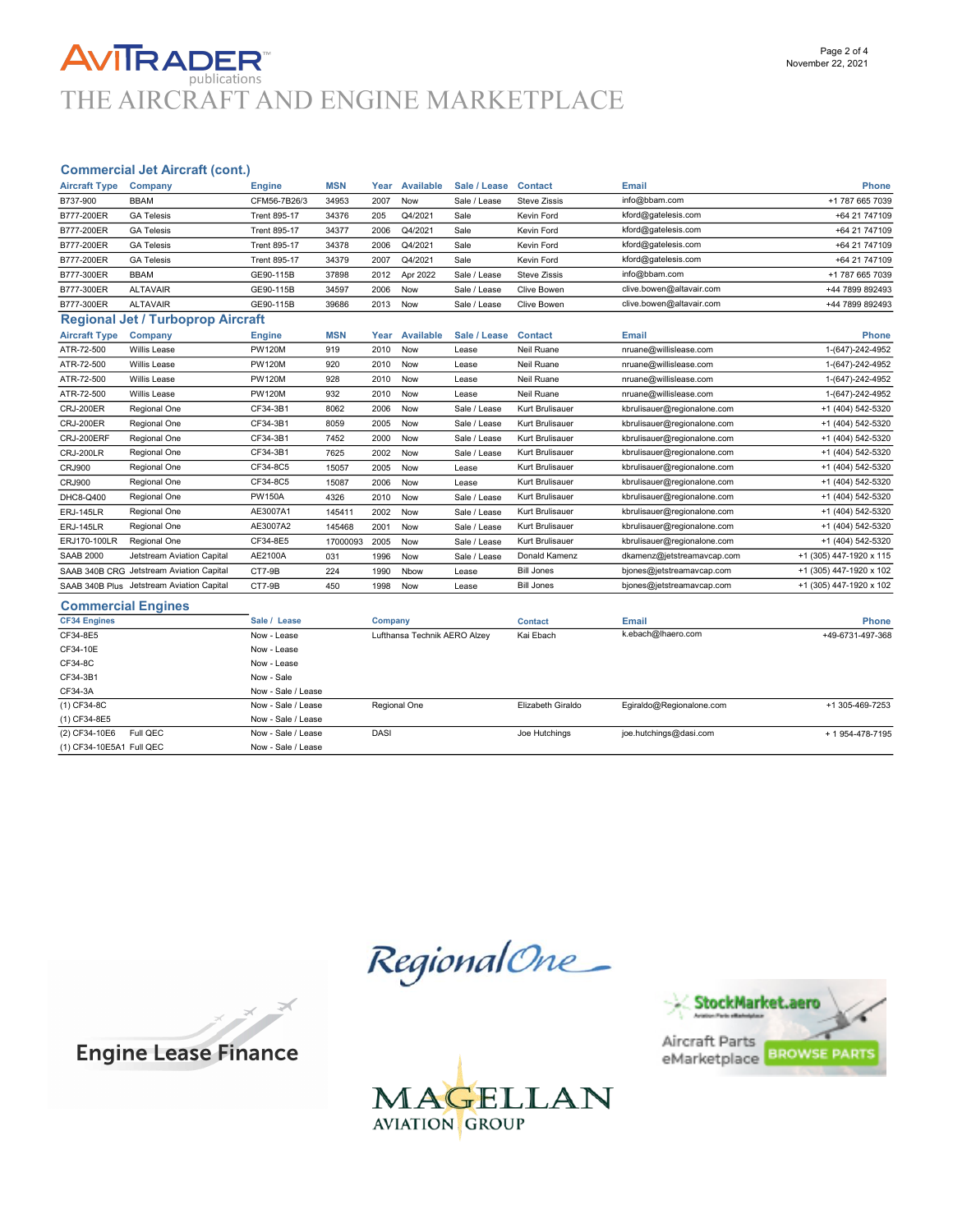## **AVITRADER**<br>THE AIRCRAFT AND ENGINE MARKETPLACE

| <b>CF34 Engines (cont.)</b>       | Sale / Lease               | <b>Company</b>                    | <b>Contact</b>          | <b>Email</b>                    | <b>Phone</b>       |
|-----------------------------------|----------------------------|-----------------------------------|-------------------------|---------------------------------|--------------------|
| (4) CF34-10E                      | Now - Lease                | Willis Lease                      | Jennifer Merriam        | leasing@willislease.com         | +1 (561) 349-8950  |
| (1) CF34-8C5A1                    | Now - Sale/Lease/Exch.     | Magellan Aviation Group           | <b>Bill Polyi</b>       | bill.polyi@magellangroup.net    | +1 980 256 7102    |
| (2) CF34-8C5B1                    | Now - Sale/Lease/Exch.     |                                   |                         |                                 |                    |
| (3) CF34-8E5A1                    | Now - Sale/Lease/Exch.     |                                   |                         |                                 |                    |
|                                   |                            |                                   |                         |                                 |                    |
| (1) CF34-10E6                     | Now - Lease                | Engine Lease Finance              | Declan Madigan          | declan.madigan@elfc.com         | +353 61 291717     |
| <b>CF6 Engines</b>                | Sale / Lease               | Company                           | <b>Contact</b>          | Email                           | <b>Phone</b>       |
| (1) CF6-80C2B7F                   | Now - Sale / Lease         | <b>GA Telesis</b>                 | Eddo Weijer             | eweijer@gatelesis.com           | +1-954-676-3111    |
| (1) CF6-80E1A3                    | Now - Sale / Lease         |                                   |                         |                                 |                    |
| (1) CF6-80E1A4B                   | Now - Sale / Lease         |                                   |                         |                                 |                    |
| (2) CF6-80E1A4B                   | Now - Sale/Lease/Exch.     | <b>ALTAVAIR</b>                   | Clive Bowen             | clive.bowen@altavair.com        | +44 7899 892493    |
| (1) CF6-80C2B1F                   | Now - Sale/Exchange        | Chromalloy Asset Management       | Hema Krishan            | Hkrishan@chromalloy.com         | +1 845-587-7102    |
|                                   |                            |                                   |                         |                                 |                    |
| (1) CF6-80C2B1F                   | Q3/2021 - Sale/Exchange    |                                   |                         |                                 |                    |
| (2) CF6-80E1                      | Now - Lease                | Deucalion Aviation Limited        | Jonathan Louch          | aircraft@deucalion.com          | +44 207 256 4449   |
| <b>Commercial Engines (cont.)</b> |                            |                                   |                         |                                 |                    |
| <b>CFM Engines</b>                | Sale / Lease               | Company                           | <b>Contact</b>          | Email                           | <b>Phone</b>       |
| (1) CFM56-5B4/P (full QEC)        | Now - Lease                | <b>FTAI Aviation LLC</b>          | Tom McFarland           | tmcfarland@ftaiaviation.com     | +1 786 785 0787    |
|                                   |                            |                                   |                         |                                 |                    |
| (1) CFM56-5B5/P                   | Now - Lease                |                                   |                         |                                 |                    |
| (1) CFM56-5B6/P                   | Now - Lease                |                                   |                         |                                 |                    |
| (1) CFM56-5B2/P                   | Now - Lease                |                                   |                         |                                 |                    |
| (2) CFM56-7B26 (full QEC)         | Now - Lease                |                                   |                         |                                 |                    |
| (1) CFM56-7B27                    | Now - Lease                |                                   |                         |                                 |                    |
| (1) CFM56-7B24                    | Now - Lease                |                                   |                         |                                 |                    |
| (1) CFM56-7B22 (with QEC)         | Now - Lease                |                                   |                         |                                 |                    |
| (4) CFM56-7B24/3                  | Now - Lease                | <b>Willis Lease</b>               | Jennifer Merriam        | leasing@willislease.com         | +1 (561) 349-8950  |
| (5) CFM56-5B4/3                   | Now - Lease                |                                   |                         |                                 |                    |
| (1) CFM56-5C4/P                   | Now - Lease                |                                   |                         |                                 |                    |
| (2) CFM56-7B24/E                  | Now - Lease                |                                   |                         |                                 |                    |
| (4) CFM56-7B24                    | Now - Lease                |                                   |                         |                                 |                    |
| (1) CFM56-7B26                    | Now - Lease                |                                   |                         |                                 |                    |
| (1) CFM56-5C4                     | Now - Lease                |                                   |                         |                                 |                    |
| (4) CFM56-5B4/P                   | Now - Lease                |                                   |                         |                                 |                    |
| (4) CFM56-7B26/3                  | Now - Lease                |                                   |                         |                                 |                    |
| (2) CFM56-7B26                    | Now - Sale / Lease         | <b>BBAM</b>                       | <b>Steve Zissis</b>     | info@bbam.com                   | +1 787 665 7039    |
| (2) CFM56-5B5/P                   | Now - Sale / Lease         |                                   |                         |                                 |                    |
| (1) CFM56-3 (SVC, fresh PR)       | Now - Sale                 | Royal Aero                        | Gary MacLeod            | gary@royalaero.com              | +44 (0)1357 521144 |
| (2) CFM56-7B22                    | Now - Lease                | <b>Deucalion Aviation Limited</b> | Jonathan Louch          | aircraft@deucalion.com          | +44 207 256 4449   |
| (multiple) CFM56-5B               | Now - Sale / Lease         | <b>CFM Materials</b>              | Jimmy Hill              | jimmy.hill@cfmmaterials.com     | +1 469-628-3756    |
| (multiple) CFM56-7B               | Now - Sale / Lease         |                                   |                         |                                 |                    |
| (2) CFM56-7B26/E                  | Now - Lease                | Engine Lease Finance              | Declan Madigan          | declan.madigan@elfc.com         | +353 61 291717     |
|                                   | Now - Lease                |                                   |                         |                                 |                    |
|                                   |                            |                                   |                         |                                 |                    |
| (1) CFM56-7B26/3                  |                            |                                   |                         |                                 |                    |
| (1) CFM56-7B24/E                  | Now - Lease                |                                   |                         |                                 |                    |
| (1) CFM56-5B4/3                   | Now - Lease                |                                   |                         |                                 |                    |
| (1) CFM56-5C4/P (u/s)             | Now - Sale                 | Castlelake                        | <b>Stuart MacGregor</b> | Stuart.macgregor@castlelake.com | +44 207 190 6138   |
| (1) CFM56-7B22/3                  | Now - Lease                |                                   |                         |                                 |                    |
| (1) CFM56-5B4/P                   | Now - Sale / Lease         | <b>GA Telesis</b>                 | Eddo Weijer             | eweijer@gatelesis.com           | +1-954-676-3111    |
| (1) CFM56-5B3/P                   | Now - Sale/Lease/Exch.     | <b>Magellan Aviation Group</b>    | <b>Bill Polyi</b>       | bill.polyi@magellangroup.net    | +1 980 256 7102    |
| (2) CFM56-5B6/P                   | Now - Sale/Lease/Exch.     |                                   |                         |                                 |                    |
| (1) CFM56-7B27                    | Now - Sale/Lease/Exch.     |                                   |                         |                                 |                    |
| <b>GE90 Engines</b>               | Sale / Lease               | Company                           | <b>Contact</b>          | Email                           | <b>Phone</b>       |
| (1) GE90-94B                      | Now - Lease                | Engine Lease Finance              | Declan Madigan          | declan.madigan@elfc.com         | +353 61 291717     |
| (1) GE90-115BL (Propulsor)        | Now - Lease                |                                   |                         |                                 |                    |
| (2) GE90-90B                      | Now - Sale/Lease/Exch.     | <b>BBAM</b>                       | <b>Steve Zissis</b>     | info@bbam.com                   | +1 787 665 7039    |
| <b>LEAP Engines</b>               | Sale / Lease               | Company                           | <b>Contact</b>          | Email                           | Phone              |
|                                   |                            |                                   |                         |                                 |                    |
| (2) LEAP-1B28                     | Now - Lease                | Willis Lease                      | Jennifer Merriam        | leasing@willislease.com         | +1 (561) 349-8950  |
| (1) LEAP-1A33                     | Now - Lease                |                                   |                         |                                 |                    |
| (1) LEAP-1A26                     | Now - Lease                | Engine Lease Finance              | Declan Madigan          | declan.madigan@elfc.com         | +353 61 291717     |
| PW 2000 Engines                   | Sale / Lease               | <b>Company</b>                    | <b>Contact</b>          | Email                           | <b>Phone</b>       |
| (1) PW2037                        | Now - Lease                | FTAI Aviation LLC                 | Tom McFarland           | tmcfarland@ftaiaviation.com     | +1 786 785 0787    |
| PW 4000 Engines                   | Sale / Lease               | Company                           | <b>Contact</b>          | Email                           | <b>Phone</b>       |
| (1) PW4062-3                      | Now - Sale / Exchange      | Chromalloy Asset Management       | Hema Krishan            | Hkrishan@chromalloy.com         | +1 845-587-7102    |
|                                   |                            |                                   |                         |                                 |                    |
| (1) PW4060-3                      | Q3/2021 - Sale/Exchange    |                                   |                         |                                 |                    |
| <b>PW Small Engines</b>           | Sale / Lease               | Company                           | <b>Contact</b>          | Email                           | <b>Phone</b>       |
| PW119B RGB                        | Now - Lease                | Lufthansa Technik AERO Alzey      | Kai Ebach               | k.ebach@lhaero.com              | +49-6731-497-368   |
| <b>PW119B</b>                     | Now - Lease                |                                   |                         |                                 |                    |
| <b>PW120A</b>                     | Now - Lease                |                                   |                         |                                 |                    |
| <b>PW121 (ATR)</b>                | Now - Lease                |                                   |                         |                                 |                    |
| <b>PW124B</b>                     | Now - Lease                |                                   |                         |                                 |                    |
| <b>PW123B</b>                     | Now - Lease                |                                   |                         |                                 |                    |
| <b>PW125B</b>                     | Now - Lease                |                                   |                         |                                 |                    |
| <b>PW127F</b>                     | Now - Lease                |                                   |                         |                                 |                    |
| <b>PW150A</b>                     | Now - Lease                |                                   |                         |                                 |                    |
| <b>PW127M</b><br>PW150A RGB       | Now - Lease<br>Now - Lease |                                   |                         |                                 |                    |